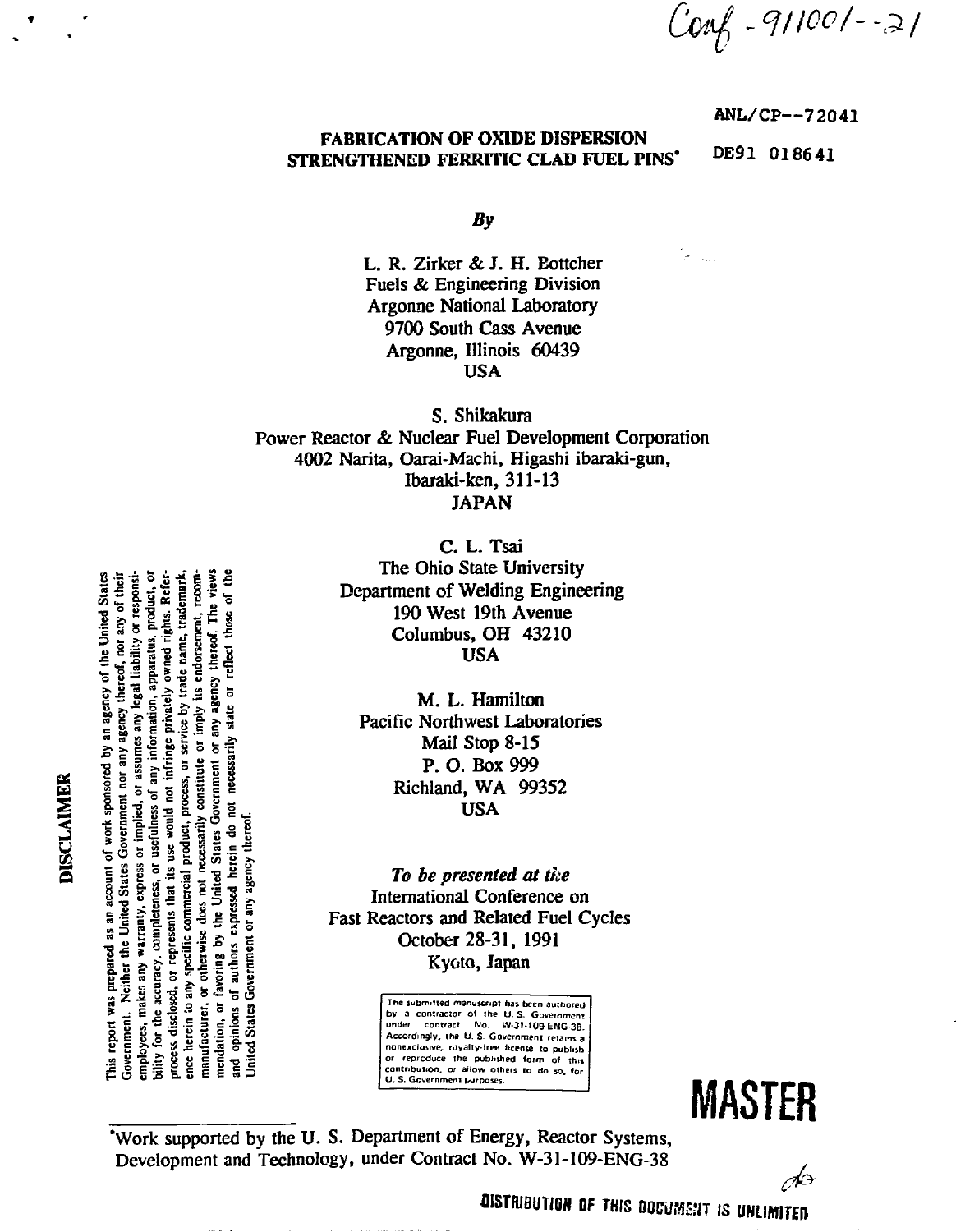## FABRICATION OF OXIDE DISPERSION STRENGTHENED FERRITIC CLAD FUEL PINS

L. R. Zirker<sup>D</sup> J. H. Bottcher<sup>2)</sup> S. Shikakura<sup>3</sup> C. L. Tsai  $^{4)}$ M. L. Hamilton <sup>5)</sup>

#### ABSTRACT

A resistance butt welding procedure was developed and qualified for joining ferritic fuel pin claddings to end caps. The claddings are INCO MA957 and PNC ODS lots  $\bar{6}$ 3DSA and 1DK1, ferritic stainless steels strengthened by oxide dispersion, while the end caps are HT9 a martensitic stainless steel. With adequate parameter control the weld is formed without a residual melt phase and its strength approaches that of the cladding. This welding process required a new design for fuel pin end cap and weld joint. Summaries of the development, characterization, and fabrication processes are given for these fuel pins.

#### I. INTRODUCTION

The next generation of LMRs will require long-life fuel pins with cladding that exhibit high strength and minimal swelling. Ferritic stainless steel cladding have these characteristics, but has limited creep rupture strength above 600°c'. Oxide dispersion strengthened (ODS) versions of ferritic stainless steels are being considered as cladding alloys possessing high temperature, high strength, and creep resistant at elevated temperatures<sup>2,2</sup>. Yttria is the dispersal oxide in the two alloys used in this effort, INCO MA957<sup>4</sup> and an alloy developed by the Power Reactor

- 1) Argonne National Laboratory, P.O. Box 2528, Idaho Falls, Idaho, 83403-2528, USA
- 2) Argonne National Laboratory, 9700 South Cass Avenue, Argonne, Illinois, 60439, USA
- 3) Power Reactor and Nuclear Fuel Development Corporation, 4002 Narita-cho, Oarai-Machi, Higashi ibaraki-gun, Ibaraki-ken, 311-13, JAPAN
- 4) The Ohio State University, Department of Welding Engineering 190 West 19th Avenue, Columbus, Ohio, 43210, USA
- 5) Pacific Northwest Laboratories, Mail Stop P8-15, P.O. Box 999, Richland, Washington 99352, USA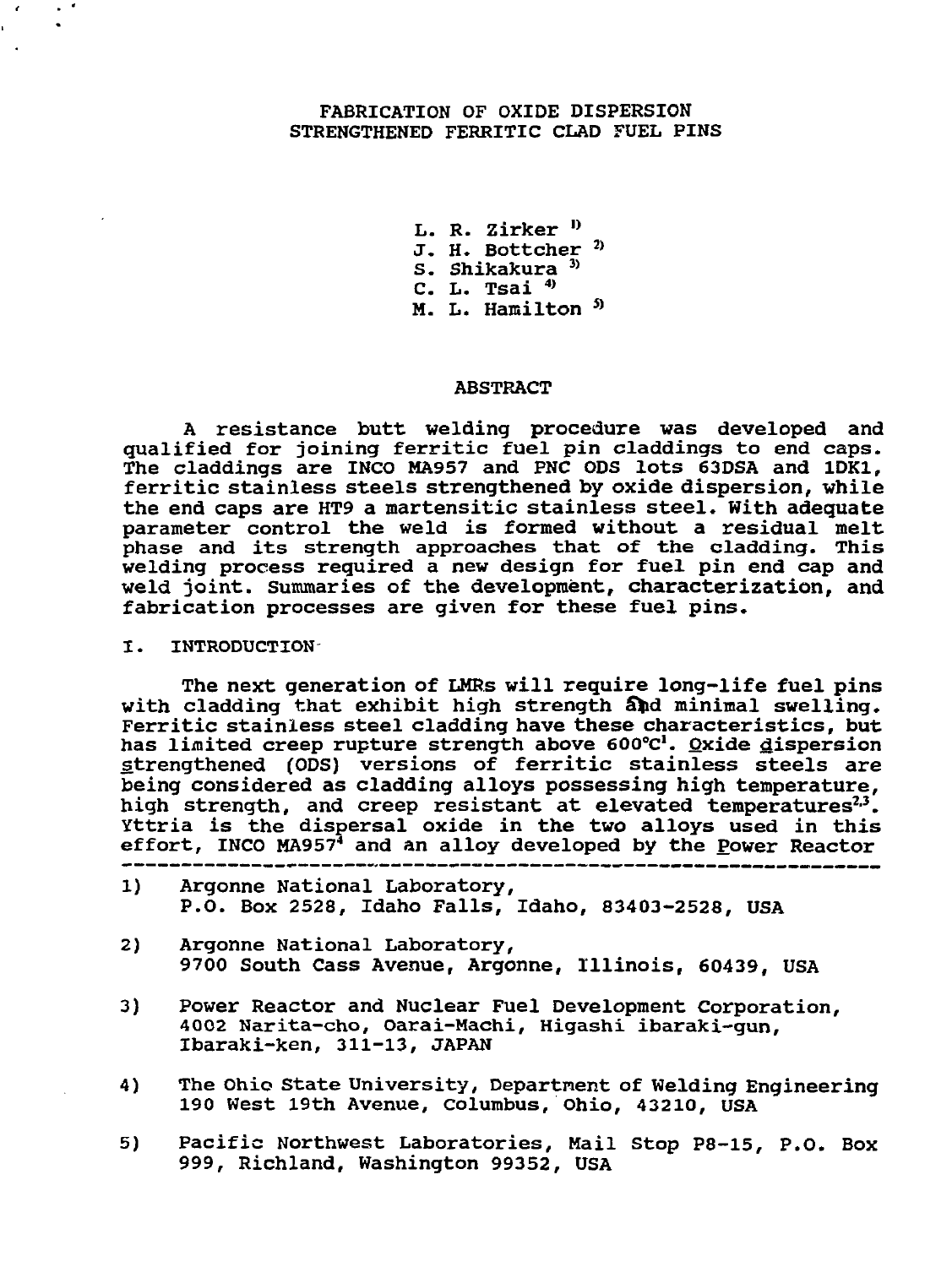and Nuclear Fuel Development Corporation (PNC) in Japan<sup>5</sup>. The PNC 1DK1 cladding is to be tested in EBR-II using an advanced mixed oxide fuel pin design. It is being tested as part of a USDOE/Japan-PNC collaboration referred to as the Operational Reliability Testing Program. The MA957 cladding will also be tested in EBR-II under the auspices of the USDOE Integral Fast Reactor program, but will use mixed metal fuel pins.

These alloys achieve their elevated temperature strength and creep resistance from the finely dispersed yttria that retards recrystallization after forming. These alloys were mechanically alloyed and if fusion welded the melt and heat-affected zone (HAZ) restructuring will redistribute the yttria. A resistance butt welding process was selected on the basis of obtaining a solid state weld without recrystallization<sup>6</sup>. Welds from this process can be performed in a glove-box and are strong, uniform, and reproducible. This paper describes the welding development, weld characterization, and the fuel pin jacket assembly and closure welding.

### II. WELD DEVELOPMENT

The advanced LHR fuel pin designs called for ODS ferritic stainless steel cladding joined to martensitic stainless steel (HT9) end plugs. The cladding size was 7.5 mm OD by 6.7 mm ID by 700-800 mm in length. The MA957 cladding was tube drawn by Superior Tube Company of the USA, and the 63DSA and 1DK1 cladding lot samples were respectively drawn by Sumitomo Metal Ind. Ltd. and Kobe Steel Ltd. of Japan. The bottom and top end plugs diameter were 7.6 mm and their respective lengths were 13 and 16 mm. Fuel pin fabrication consisted of a jacket assembly of the cladding welded to the bottom end plug and a final closure weld following fuel loading.

Welding options were limited by the morphology of the mechanically alloyed and drawn ODS material, i.e. a ferritic matrix with finely dispersed oxide particles and a highly textured microstructure. Since this morphology is responsible for the high temperature properties and any homogenization or recrystallization would be detrimental. The resistance butt welding method was selected based on a literature review and trials using friction and flash welding processes. Pulse magnetic welding has also produced quality welds". All of these processes, except flash welding, have the common characteristic of forming solid state welds without fusion in a few milliseconds or less.

The equipment selected were two Voltza®Transguns designed and built by Centerline Windsor Ltd., Windsor, Ontario, Canada. Both transguns, #CLTG-9608-5 and #CLTG-9636-15 were powered by an 80 kVA transformer. The welding units were operated by a modified Square D model 3857-004-802 controller. One transgun was a "C" style, for out of glove-box use, and the other design was a scissors type that enabled welding to be performed in the glovebox more easily. These transguns are shown in Fig. 1. The key component in the design of these transguns is the patented OMHA®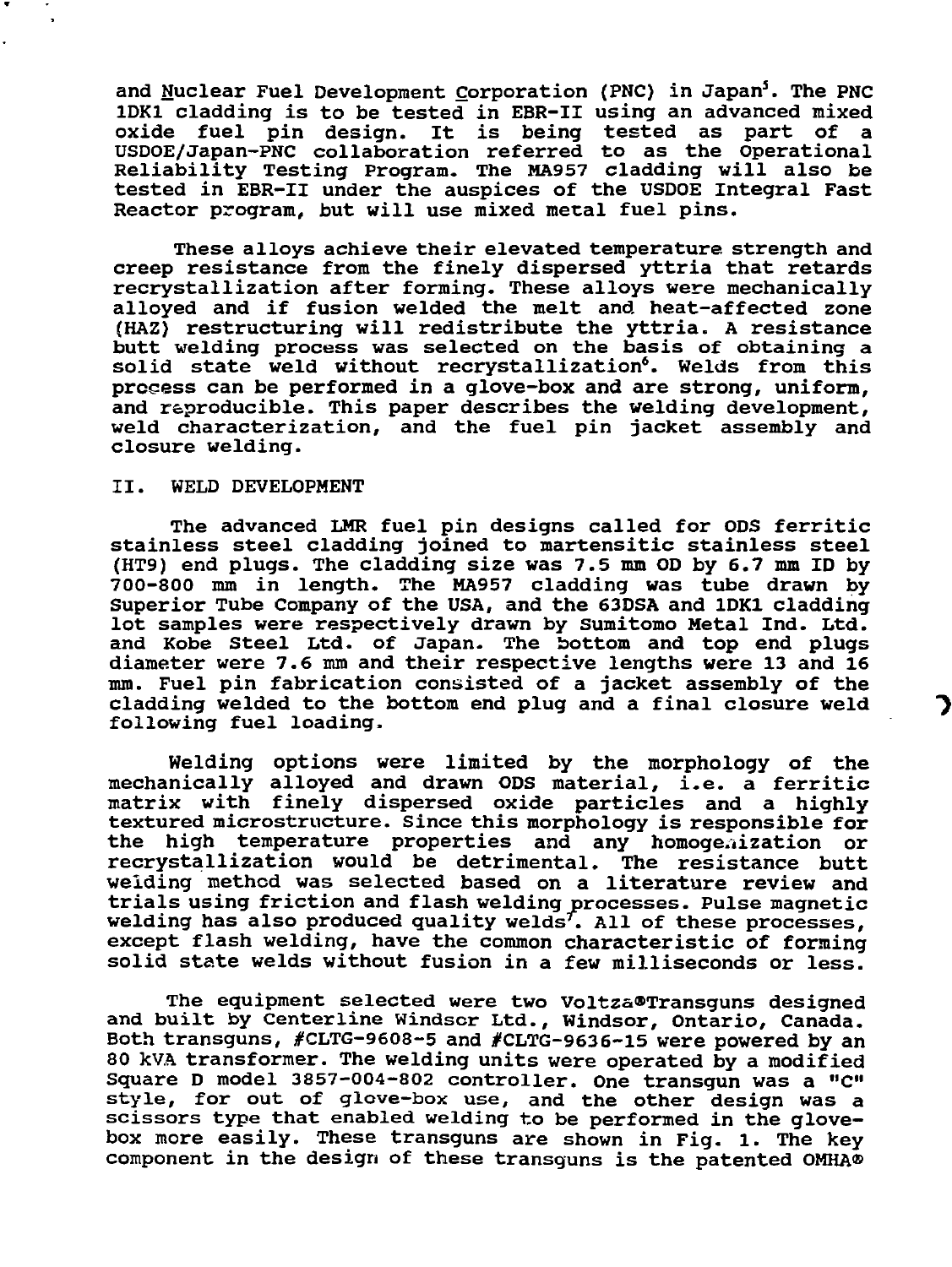cylinder used as the activator. The electrodes were modified to clamp the cladding and end plug components, and can ba installed in a glove-box through a standard 23 cm glove port. The uniform loading by the electrodes was critical to the deformation welding segment of this process. In fact, the continuous uniform loading capability of the hydraulics was a principal selection factor. Equipment cost was an additional factor, particularly since this effort was supported by irradiation testing programs.





## Fig. 1 Cross Sectional Drawings of Transgun Models #CLTG~ 9608-5 (top) and #CLTG-9636-15 (bottom).

The joint design was based on input from modeling, fuel pin design criteria, and a series of welding tests. A <u>f</u>inite <u>e</u>lement modeling (FEM) thermal analysis<sup>8,9</sup> using "ANSYS" version 4.1 was used initially to identify the effect on the welding process of material property variations and specific joint design characteristics. The analysis showed that variations in either the electrical resistivity of the cladding, due to variations in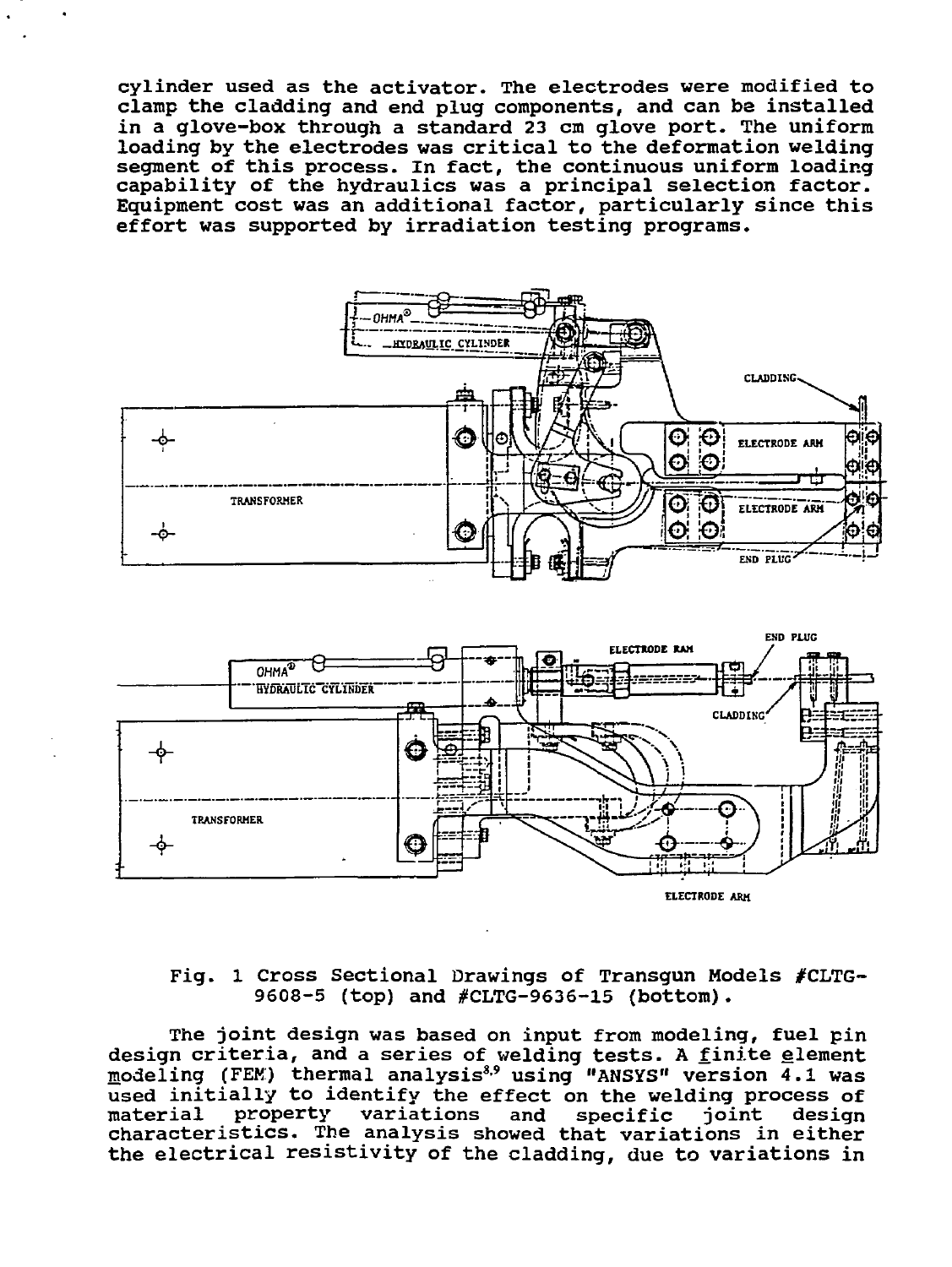forming history, or the amount of cladding material protruding from the electrode clamps (stick-out) would significantly affect the heating profile during welding, which would impact weld quality. The final joint design consisted of the cladding butted<br>to a right cylinder solid end plug that had a diameter to a right cylinder solid end plug that had a approximately 0.1 mm larger than the cladding. A schematic showing the welding setup, pre-weld, and post-weld configuration are shown in Fig. 2. For the fuel pin design described above, the welding setup stick-out of the cladding and end-plug were 1.27 mm and 2.54 mm, respectively. The welding parameters were a 4.5 kN load with 11 k-amps current for  $3.33x10^{2}$  s.



Welding Setup

Post-weld

Fig. 2 Schematic of Welding Configuration.

The welding process was also analyzed thermomechanically by using an FEM analysis<sup>10,11</sup> run in which the elastic-plastic and transient thermal responses were coupled during the welding process. This analysis showed that the process involved two phases: an initial flash phase of a very short duration  $(1.5x10<sup>4</sup>)$ s) followed by a deformation welding phase, forging. The flash stage provided heat to the relatively massive end plug and initiated the mating of both components with the expulsion of some cladding material. Figure 3 shows the temperature contour map of the weld joint just prior to material expulsion at  $t =$  $5x10<sup>-7</sup>$  s. The peak temperature was occurring in the end of the cladding. By the end of the flash phase at  $t = 1.5x10^4$  s the cladding had deformed (upset) significantly as shown in Fig. 4. The joint bonding occurred by deformation welding (forging) of the end plug and cladding butt end during the remaining portion of the time (2 cycles),  $3.3x10^2$  s. In effect, the consistent follow up loading {4.5 kN) keeps the electrical resistance constant, thereby controlling the temperature between the cladding and end plug. A momentary decrease in loading causes very rapid resistive overheating leading to recrystallization and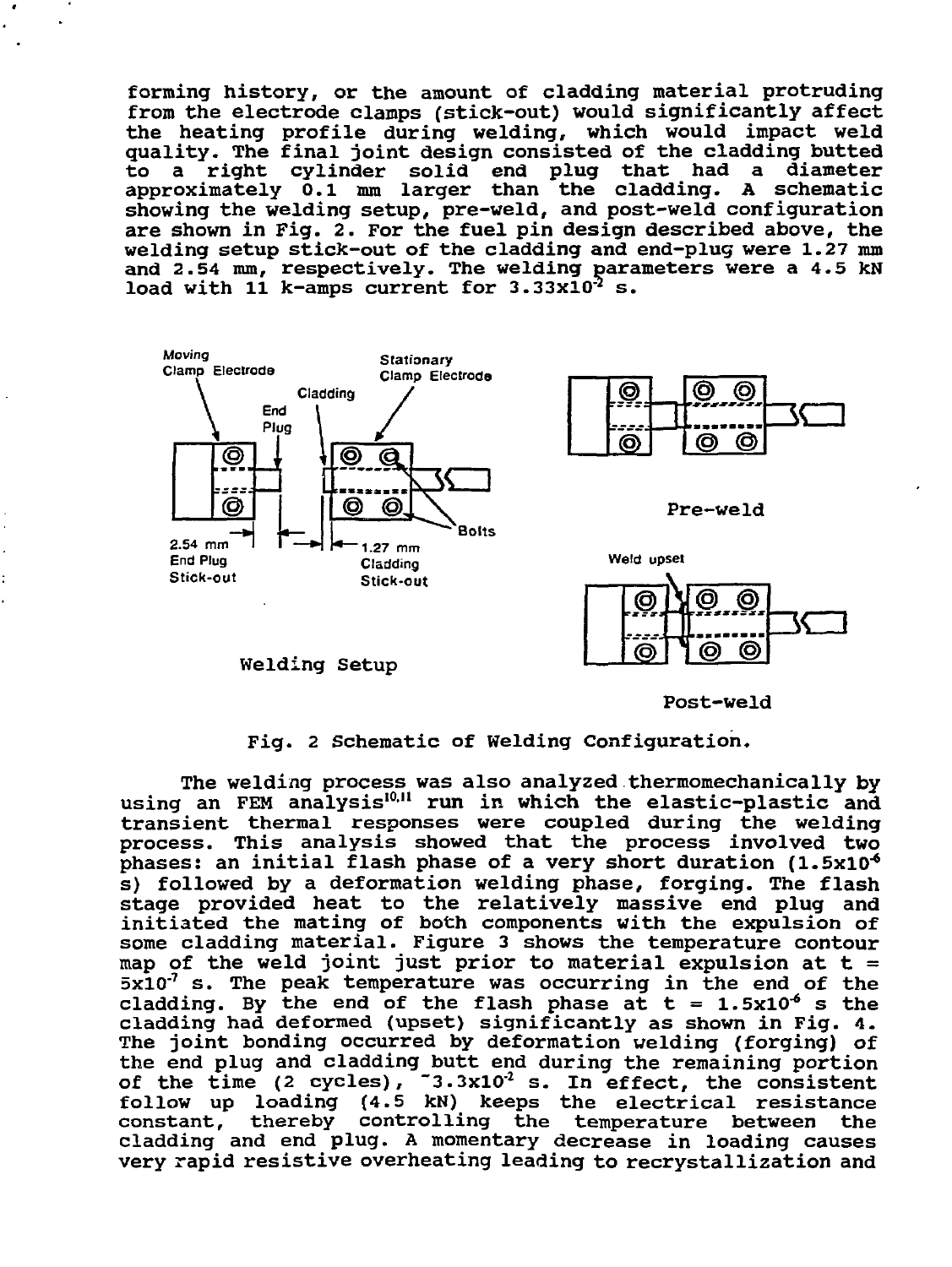grain growth or excessive expulsion. Upset during the welding cycle was "2 mm with "1.2 mm occurring by cladding extrusion.





Temperature Map at  $5x10<sup>-7</sup>$  s.

Fig. 3 Resistance welding FEM Fig. 4 Resistance Welding FEM Temperature Map at 5x10<sup>3</sup> s.

### III. WELD CHARACTERIZATION

Metallographic analysis of the welds revealed a bond line that was 30% longer than the cladding wall thickness for both the MA957 and PNC claddings, see Fig. 5. The deformation flow lines was no indication of recrystallization. A preliminary SEM/EDS analysis of a polished metallographic weld sample (1DK1 cladding) verified the absence of recrystallization and also showed no discernable evidence of yttria agglomeration, migration, or any significant redistribution. Some particles in the weld seam did contain Ti and Y, which may be in the form of  $Y_2TiO_5$ .

The mechanical strength of the weld was determined by bend, tensile, and burst testing. All mechanical tests other than the bend tests were machined prior to testing to remove the upset material from the welding process. Bend testing was used primarily as a bench mark for strength and weld quality during the weld development phase of this effort, i.e. fracturing in the weld was not acceptable. The room temperature bend tests were cantilevered from the end cap and loaded at "15 cm from the weld until failure or tube collapse. In acceptable welds, the 63DSA and 1DK1 claddings failed above the weld where as the MA957 cladding collapsed. The MA957 cladding exhibited less strength and more ductility than the PNC claddings. An example of a 1DK1 bend test failure ("5 mm above weld) is shown in Fig. 6.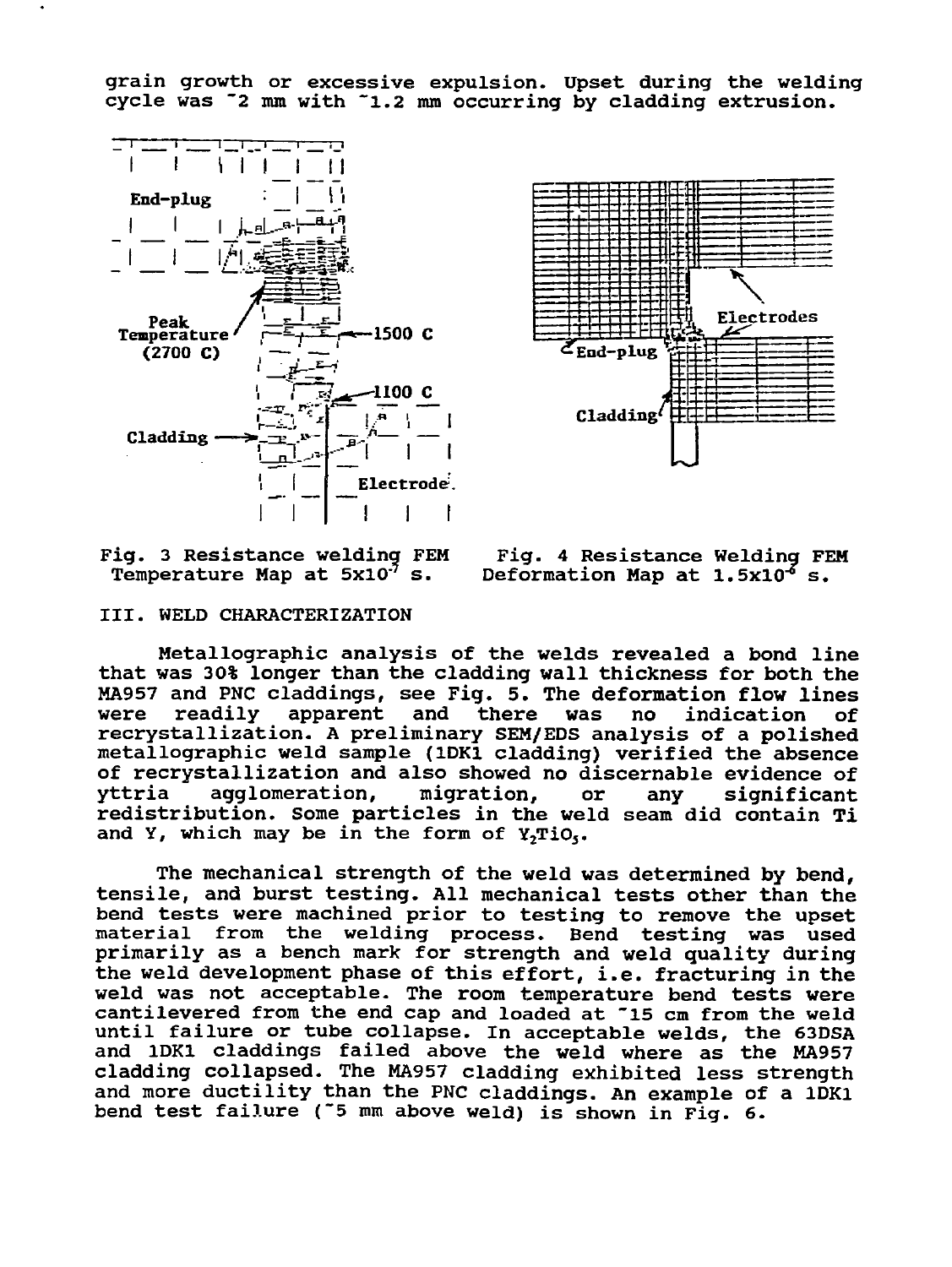

Fig 5 Photomicrographs of Resistance Butt Welded 1DKJ \ (left) and MA957 (right) Cladding to HT9 End plugs.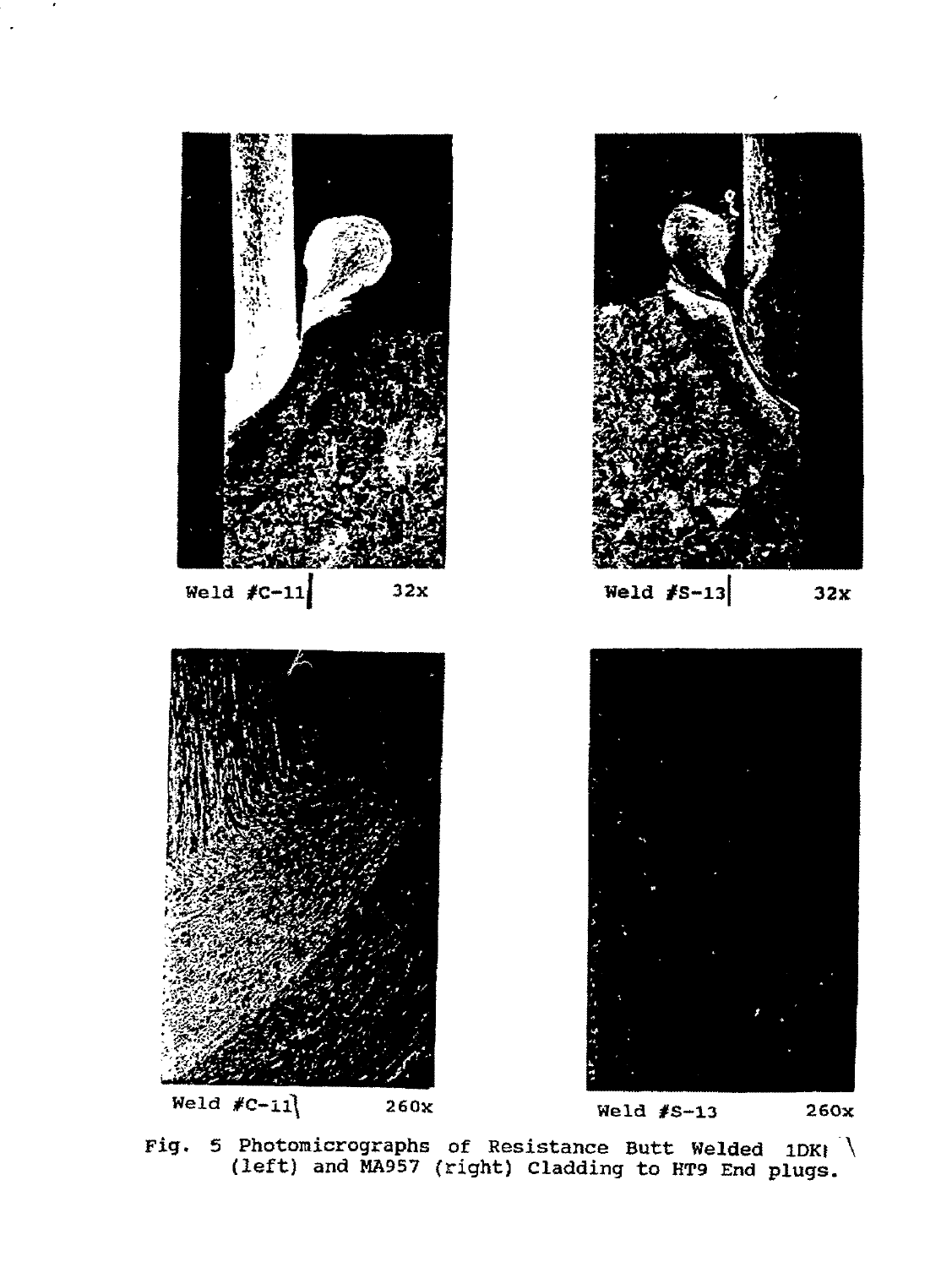**The tensile tests were performed at room temperature by inserting a mandrel in the tubing end and straining at, 8.5xlO"<sup>3</sup> mm/s. Fracturing primarily occurred in the tubing with occasional propagation into the weld joint (see Fig. 6), which indicates that the weld is stronger than the cladding at the point of failure. Results of the 1DK1 cladding to HT9 end plug welds were 1200-1300 MPa yield and 1300-1400 MPa ultimate strength; the tubing strengths are 1265 and 1400 MPa, respectively. The data variance was attributed to variations in the tubing samples. The MA957 cladding is presently being tensile tested, however based on limited results the failures are also occurring in the cladding.**

**Biaxial burst testing was performed to verify the strength of the welds between the 1DK1 cladding and HT9 end plugs. The burst capsules were fabricated with 1DK1 tube sections (60 mm long), which due to a limited supply of cladding were first trial fabrication tube samples that were not nondestructively examined. End-plug of HT9 were welded to each end of the tube section. One end was subsequently drilled out to received inlet tubes of 304 stainless steel so that pressurization with argon could be accomplished. The specimens were tested in retorts sealed from the surrounding atmosphere with Swagelok® fittings at the inlet tubes.**

**Tests were performed at 550, 650, and 750°C in a flowing argon atmosphere. Capsule temperatures were monitored with chromel-alumel thermocouples (Type K) . The specimens were allowed to equilibrate at the test temperature for one hour before pressurization began. The burst tests were performed by pressurizing each specimen in an increasing pressure ramp at a rate of approximately 0.5 MPa/s. Failure pressures were monitored by the motion of the needle in the pressure gage. The burst pressures are listed in Table I. The wide variance in burst pressure is assumed to be due to variations in the tubing. Failed capsules number 4, 5, and 6, are shown in Fig. 6. Biaxial creep rupture tests are being performed at the same temperatures as the burst tests.**

| Capsule<br>Number | Temperature<br>ግ | <b>Burst</b><br>Pressure, kPa | Hoop<br>Stress, MPa |
|-------------------|------------------|-------------------------------|---------------------|
|                   | 547              | 74                            | 657                 |
| 5                 | 551              | 103                           | 914                 |
| 2                 | 648              | 61                            | 544                 |
|                   | 652              | 70                            | 625                 |
|                   | 758              | 21                            | 187                 |
| 6                 | 760              | 31                            | 278                 |

**TABLE I Burst Test Results**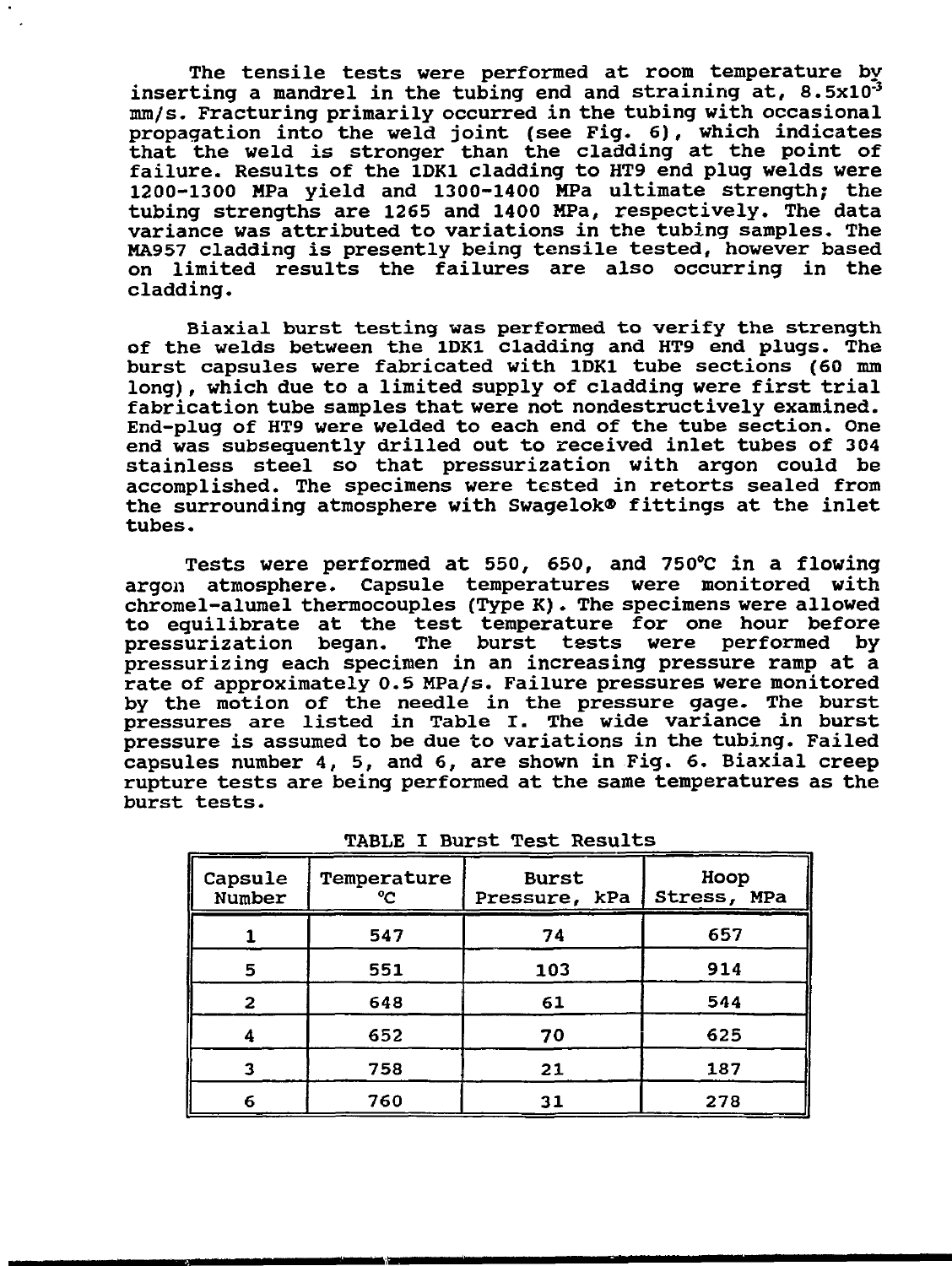

Pig. 6 Photographs of Bend (top left), Tensile (bottom left), and Burst (right) Test Specimens.

## IV. Fabrication

Fuel pin fabrication was performed in two phases: a jacket assembly and the final assembly, performed in a glove-box. The jacket comprised of cladding tube welded to the bottom end plug, which was then machined to remove the weld upset to facilitate the attachment of a grid bar adapter or spade and allow the later attachment of a wire wrap. The jacket assemblies were leak tested  $(<2x10<sup>5</sup> cm<sup>3</sup>/s$  He) and visually inspected. Data on the actual weld parameters were stored in real time as the weld was performed. This data includes the input voltage, cycles, current, percent power, and load and output voltage, current, power factor, and phase angle. In the event that the welding parameter specifications were not met an annunciator would actuate during the welding operation. Such a real time determination of the weld quality provides direct non-intrusive quality assurance<sup>12,13</sup>.

Fuel assembly and the final closure weld were performed in a glove box. The principal factor affecting .his phase of the fabrication was the space limitations. The miled-oxide or mixedmetal was loaded and bonded, He and Ha respectively. The closure welds were performed in the same manner as for the jacket. The transgun electrodes in the glove-box actuate in a scissors motion to accommodate space limitations. The quality of the closure weld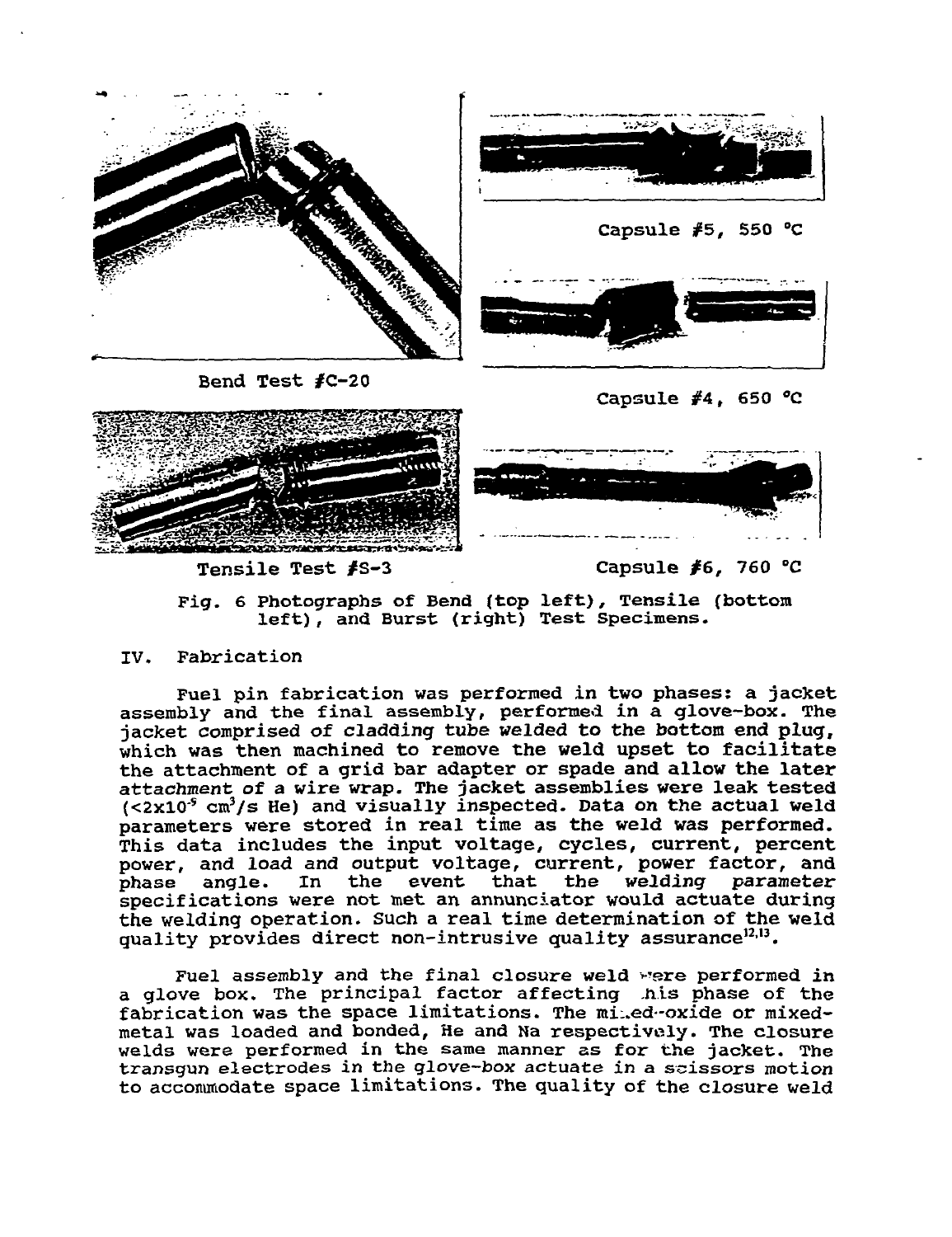was assured by the same procedure described earlier as for the jacket weld. Each whole fuel pin was radiographed to show the weld and assure correct assembly and fuel loading.

Optional wire wrapping is performed outside of the glovebox. For ease of wire wrapping and securing the bottom end is fed through a hole in the bottom grid adapter and ball welded. The top end of wire is gas tungsten arc welded onto the top end plug.

V. Conclusions

Mixed oxide or mixed metal fuel pins can be successfully fabricated with ODS ferritic stainless steel cladding. The resistance butt welding process was proven to be both reliable and an economical method of joining the ODS cladding to a martensitic stainless steel end plug. It was crucial, however, that the load be constant during the cycle to achieve uniform deformation bonding (forging) without recrystallization.

### REFERENCES

- 1 R. J. Puigh and F. A. Garner, "Irradiation Creep Behavior of the Fusion Heats of HT9 and Modified 9Cr-lMo Steels," Effects of Radiation on Materials. 14th International Symposium, ASTM, Vol II, 1990, pp 527-532.
- 2 R. W. Powell, G. 0. Johnson, M. L. Hamilton, and F. A. Gardner, "LMR Cladding and Duct Materials Development," Proceedings of International Conference on Reliable Fuels for Liquid Metal Reactors, Tucson, Az, September, 1986.
- 3 J. J. Huet and Ch. Lecompte, "Ferritic Steels for Fast Reactor Canning Materials and Turbine Applications," ASM International Conference on Ferritic Steels for High Temperature Applications, Warren, Pa, October, 1981
- 4 J. J. Fisher, U.S. Patent 4075010, "Dispersion Strengthened Ferritic Alloy for Use in Liquid Metal Fast Breeder Reactors (LMFBRs)."
- 5 Nomura, et al., "Development of Long Life Core Materials," Proceeding Internatioal Conference on Fast Reactor and Related Fuel Cycles, Kyoto, Japan, Oct. 28 - Nov. 1, 1991.
- 6 S. de Burbure, "Resistance Welding of Pressurized Capsules for In-pile Creep Experiments," Welding Journal, 33 (11), 1978.
- 7 W. F. Brown, J. Bandas, and N. T. Olson, "Pulse Magnetic Welding of Breeder Reactor Fuel Pin End Closures," Welding Journal, June , 1978, pp 22-26.